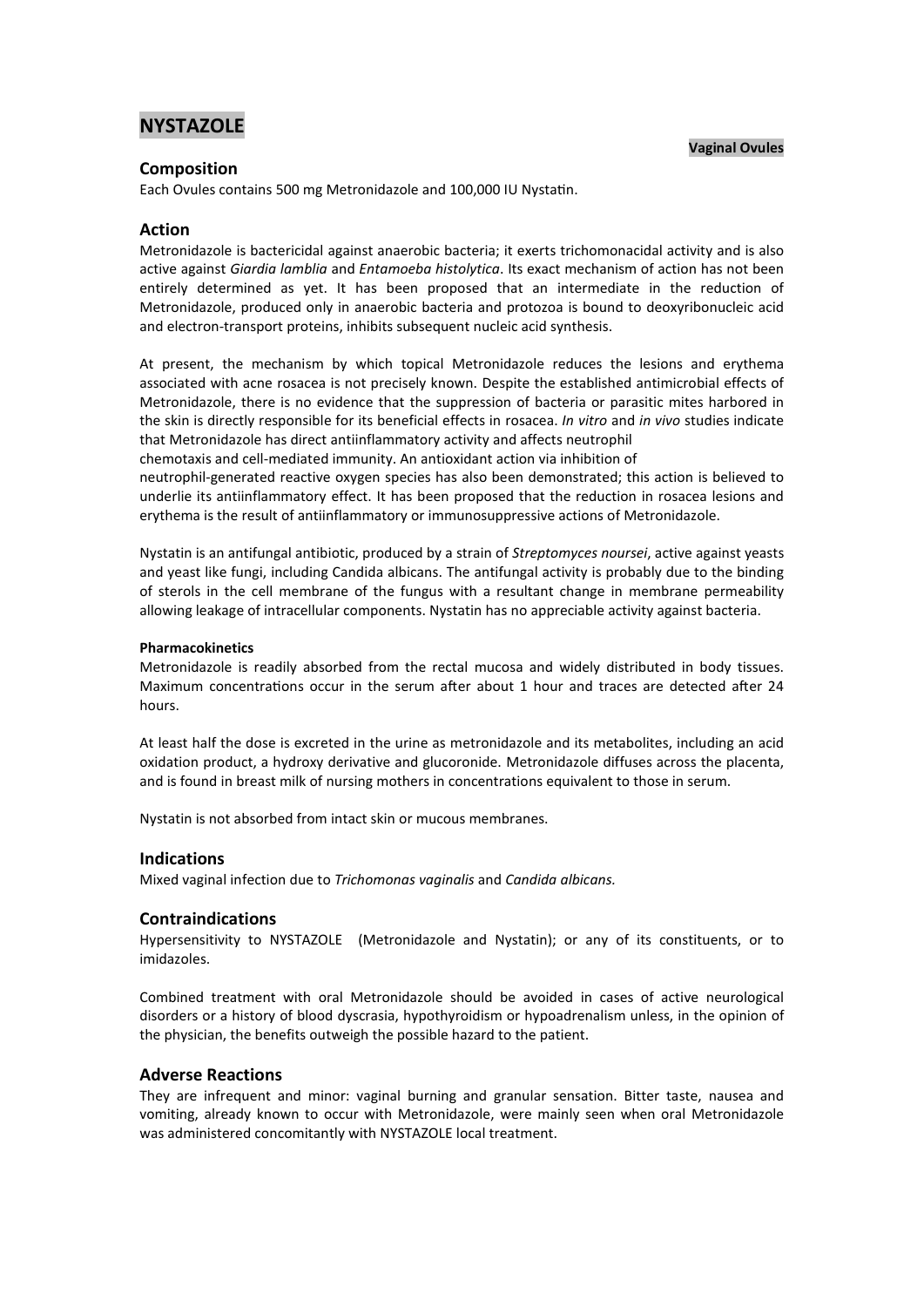In the course of clinical trials with NYSTAZOLE , reactions, not necessarily related to the product, were observed: spots on the skin around the knees, welts all over the body, aching and swelling of wrists and ankles, pruritis, headache, coated tongue and fatigue.

Other adverse events related to Metronidazole, usually observed after oral or I.V. administration of Metronidazole, and to Nystatin include:

## **Blood and lymphatic system disorders**

Metronidazole: Transient eosinophilia, neutropenia, cases of agranulocytosis and thrombocytopenia have been reported.

## **Cardiac disorders**

Metronidazole: Palpitation and chest pain

#### **Eye disorders**

Metronidazole: Transient vision disorders such as diplopia, myopia, blurred vision, decreased visual acuity, changes in color vision. Optic neuropathy/neuritis has been reported.

### **Ear and labyrinth disorders**

- hearing impaired/hearing loss (including hypoacusis, deafness, deafness neurosensory) - tinnitus

## **Gastrointestinal disorders**

Metronidazole: Diarrhea, nausea, vomiting, epigastric distress, epigastric pain, dyspepsia, constipation, coated tongue, dry mouth, taste disorders including metallic taste, oral mucositis. Reversible cases of pancreatitis have been reported.

#### **General disorders and administration site conditions**

Metronidazole: Thrombophlebitis has occurred with I.V. administration. Fever has been reported.

#### **Hepatobiliary disorders**

Metronidazole: increase in liver enzymes (AST, ALT, alkaline phosphatase), cholestatic or mixed hepatitis and hepatocellular liver injury, sometimes with jaundice have been reported.

Cases of liver failure requiring liver transplant have been reported in patients treated with Metronidazole in combination with other antibiotic drugs.

Cases of severe hepatotoxicity/acute hepatic failure, including cases with a fatal outcome, in patients with Cockayne syndrome have been reported with products containing Metronidazole.

#### **Immune system disorders**

Metronidazole: angioedema, anaphylactic shock. Nystatin: Hypersensitivity reactions may occur.

#### **Infections and infestations**

Metronidazole: Cases of pseudomembranous colitis have been reported.

## **Metabolism and nutrition disorders**

Metronidazole: Anorexia has been reported.

#### **Nervous system disorders**

Metronidazole: Convulsive seizures, peripheral sensory neuropathy, transient ataxia, dizziness, drowsiness, insomnia, headache, and aseptic meningitis.

Reports of encephalopathy (e.g. confusion) and subacute cerebellar syndrome (e.g. ataxia, dysarthria, gait impairment, nystagmus, and tremor) have been reported, which may resolve with discontinuation of the drug.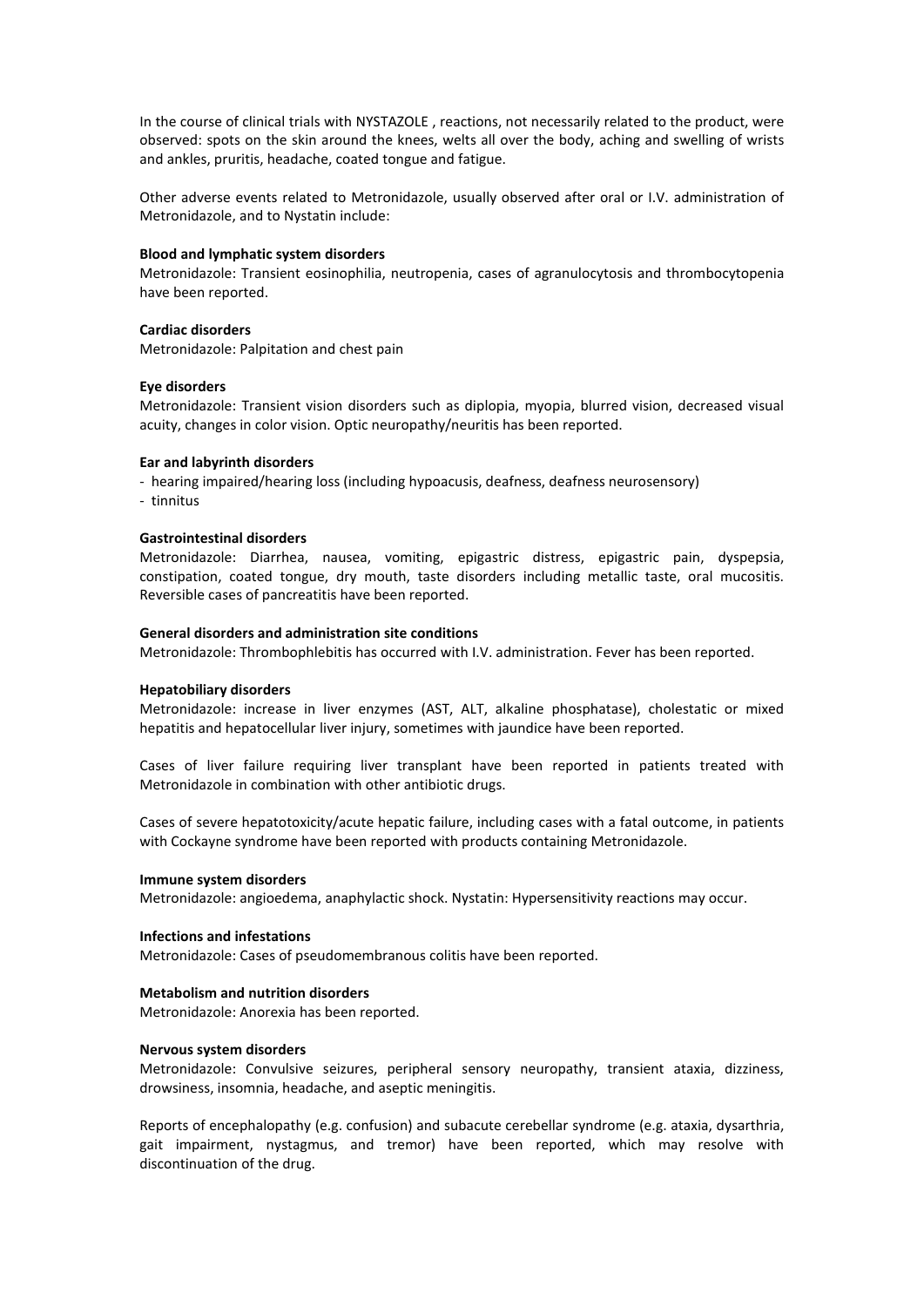#### **Psychiatric disorders**

Metronidazole: psychotic disorders including confusion, hallucinations. Depressed mood.

#### **Skin and subcutaneous tissue disorders**

Metronidazole: Hypersensitivity reactions including flushing, urticaria and pustular eruptions. Rash and pruritus, fixed drug eruption. Cases of Stevens-Johnson Syndrome (SJS) and toxic epidermal necrolysis (TEN) have been reported. Many of these case reports revealed the use of concomitant medications known to be associated with SJS or TEN.

Nystatin: Local irritation or sensitization have been reported after local application, treatment should be stopped if such reaction occurs. Skin reaction may occur, notably Stevens-Johnson syndrome, have been reported.

## **Other**

Metronidazole: Proliferation of *Candida albicans* in the vagina, vaginal dryness and burning; dysuria; and headaches. Reversible lowering of serum lipids has been reported. A case of gynecomastia has been reported which resolved on discontinuing Metronidazole administration.

Nystatin: Nystatin is not absorbed from mucous membranes; therefore, no systemic manifestations are observed after local application of the product.

## **Warnings & Precautions**

#### **General**

**Metronidazole has been shown to be carcinogenic in mice and rats. Unnecessary use of the drug should be avoided and prolonged treatment duration should be carefully weighed. Its use should be reserved for the conditions described for.**

Nystatin possesses little or no antibacterial activity while Metronidazole is selective against certain anaerobic bacteria; therefore, NYSTAZOLE may not be effective in bacterial vaginal infections.

Nystatin is not absorbed from mucous membranes; therefore, no systemic effect is expected.

NYSTAZOLE should not be prescribed unless there is direct evidence of trichomonal infestation or candidiasis.

Once candidiasis has been confirmed, care must be taken to investigate the possible factors that could promote fungal growth. To avoid recurrences, it is essential to eradicate or offset these promoting factors.

It is recommended to treat all sites associated with *Candida* concomitantly (e.g. intestinal and vaginal or other infections).

#### **Hepatic**

NYSTAZOLE, a Metronidazole containing preparation, should be used with great caution in patients with a history of hepatic enzyme increase or liver injury associated with previous administration of Metronidazole.

Cases of severe hepatotoxicity/acute hepatic failure, including cases with a fatal outcome, with very rapid onset after treatment initiation, in patients with Cockayne syndrome have been reported with products containing Metronidazole for systemic use. In this population, NYSTAZOLE should therefore only be used after careful benefit-risk assessment and only if no alternative treatment is available. Liver function tests must be performed just prior to the start of therapy, throughout and after end of treatment until liver function is within normal ranges, or until the baseline values are reached. If the liver function tests become markedly elevated during treatment, the drug should be discontinued. Patients with Cockayne syndrome should be advised to immediately report any symptoms of potential liver injury to their physician and stop taking Nystazole.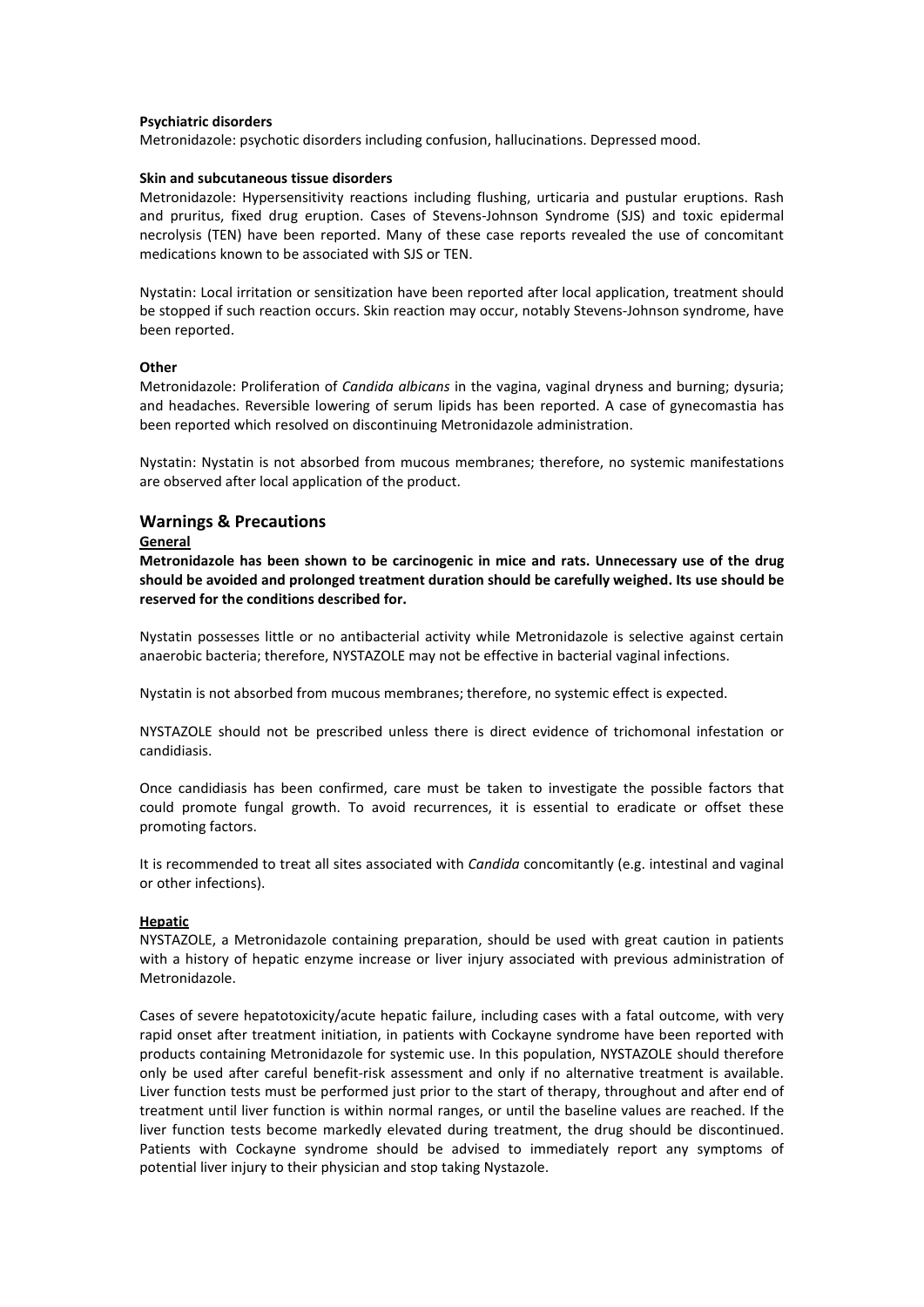Where there is evidence of trichomonal infestation in the sexual partner, he should be treated concomitantly with oral Metronidazole to avoid reinfestation.

The effectiveness of condoms or diaphragms could be impaired by some of the fatty constituents contained in Nystatin and Metronidazole gynecological ovule, therefore their use during NYSTAZOLE treatment is not recommended.

Vaginal injection, menstrual tampons and soaps with an acid pH (for personal hygiene use) should not be used during treatment because they may promote fungal replication.

It is possible that adverse effects normally associated with oral administration of Metronidazole or Nystatin may occur following the vaginal administration of NYSTAZOLE .

Patients should be warned against consuming alcohol, during NYSTAZOLE therapy and for at least one day afterward, because of a possible disulfiram-like reaction related to the Metronidazole.

Although no persistent hematologic abnormalities have been observed in clinical studies, total and differential leukocyte counts should be made before and after treatment, especially if a second course of Metronidazole therapy is needed.

Patients should be monitored for adverse reactions such as peripheral or central neuropathy (such as paresthesia, ataxia, dizziness, and convulsive seizures) related to Metronidazole.

NYSTAZOLE should be used with caution in patients with active or chronic severe peripheral and central nervous system diseases due to the risk of neurological aggravation related to Metronidazole.

Treatment with Metronidazole should be discontinued if ataxia or any other symptom of CNS involvement occurs.

NYSTAZOLE should be administered with caution to patients with hepatic encephalopathy. Patients with severe hepatic disease metabolize Metronidazole slowly with resultant accumulation of Metronidazole and its metabolites in the plasma. Accordingly, for such patients, doses of NYSTAZOLE below those usually recommended should be administered and with caution.

Patients should be warned that NYSTAZOLE may darken urine (due to Metronidazole metabolite).

#### **Pregnant Women**

Metronidazole passes the placental barrier. Although it has been given to pregnant women without apparent complication, its effects on human fetal organogenesis are not known; it is advisable that its use be avoided in pregnant patients and the drug be withheld during the first trimester of pregnancy.

No reliable teratogenicity data related to Nystatin administration from animal studies is available. Use of Nystatin should be avoided unless the benefits to the mother outweigh the potential risks to the fetus or baby.

The applicator should not be used after the  $7<sup>th</sup>$  month of pregnancy.

#### **Nursing Women**

As Metronidazole is excreted in human milk, exposure to the drug should be avoided. No data is available whether Nystatin enters the breast milk.

#### **Occupational Hazards**

Patients should be warned about the potential for confusion, dizziness, hallucinations, convulsions or eye disorders when treated with Metronidazole, and advised not to drive or operate machinery if these symptoms occur.